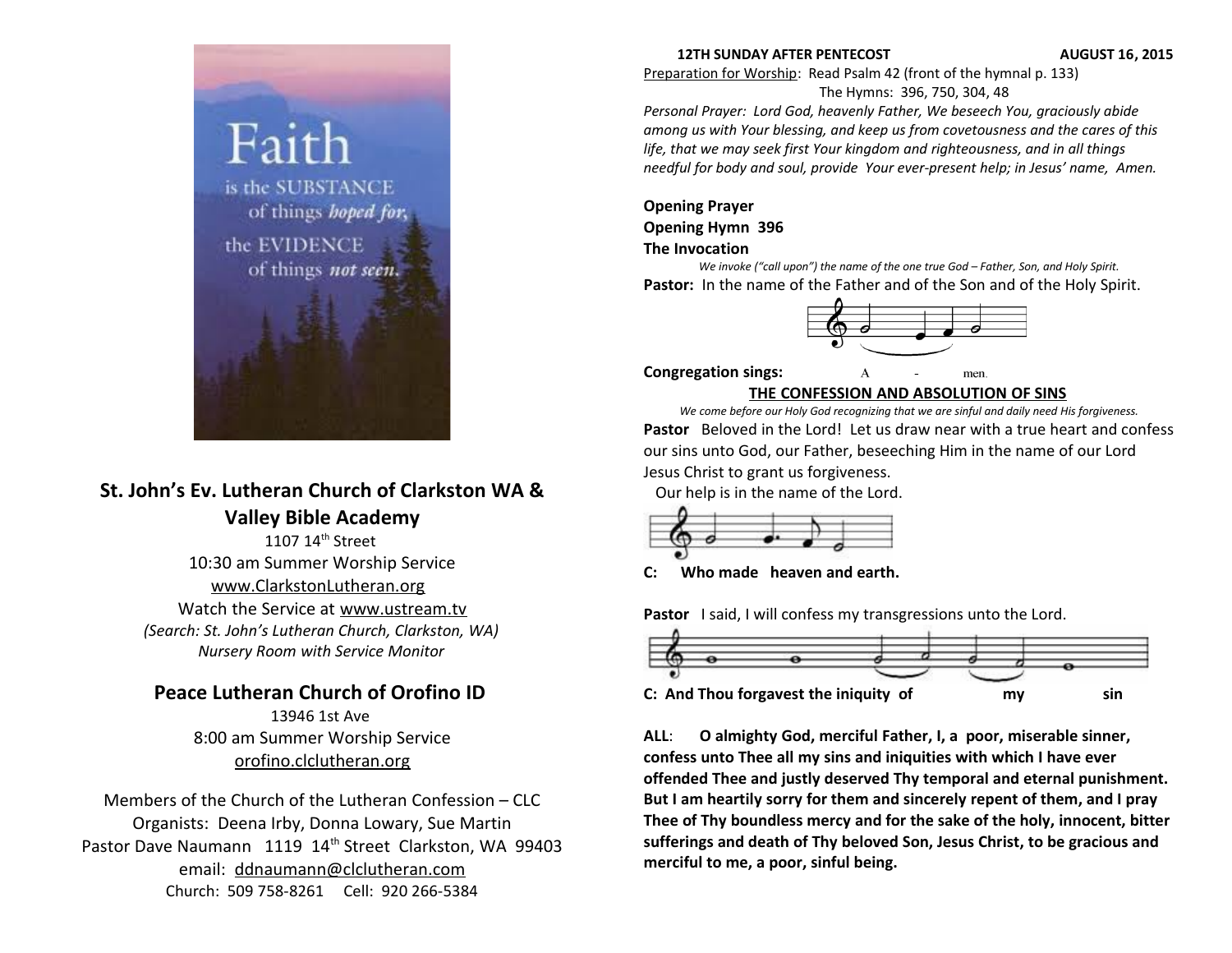**PASTOR:** Upon this your confession, I, by virtue of my office as a called servant of God's Word, announce the grace of God unto all of you, and in the stead and by the command of our Lord Jesus Christ; I forgive you all your sins in the name of the Father and of the Son and of the Holy Ghost.



#### **THE INTROIT**

*Having received the Lord's forgiveness, we are glad to enter into His courts with praise and thanksgiving. This entrance is made in the Introit with the Lord's own Word, often from the Psalms.*

- P: Let God arise, let His enemies be scattered:
- **C: Let those also who hate Him flee before Him.**
- P: God is in His holy habitation:
- **C: He is God who gives the desolate a home to live in.**
- P: The God of Israel is He who gives strength:
- **C: And power to His people.**



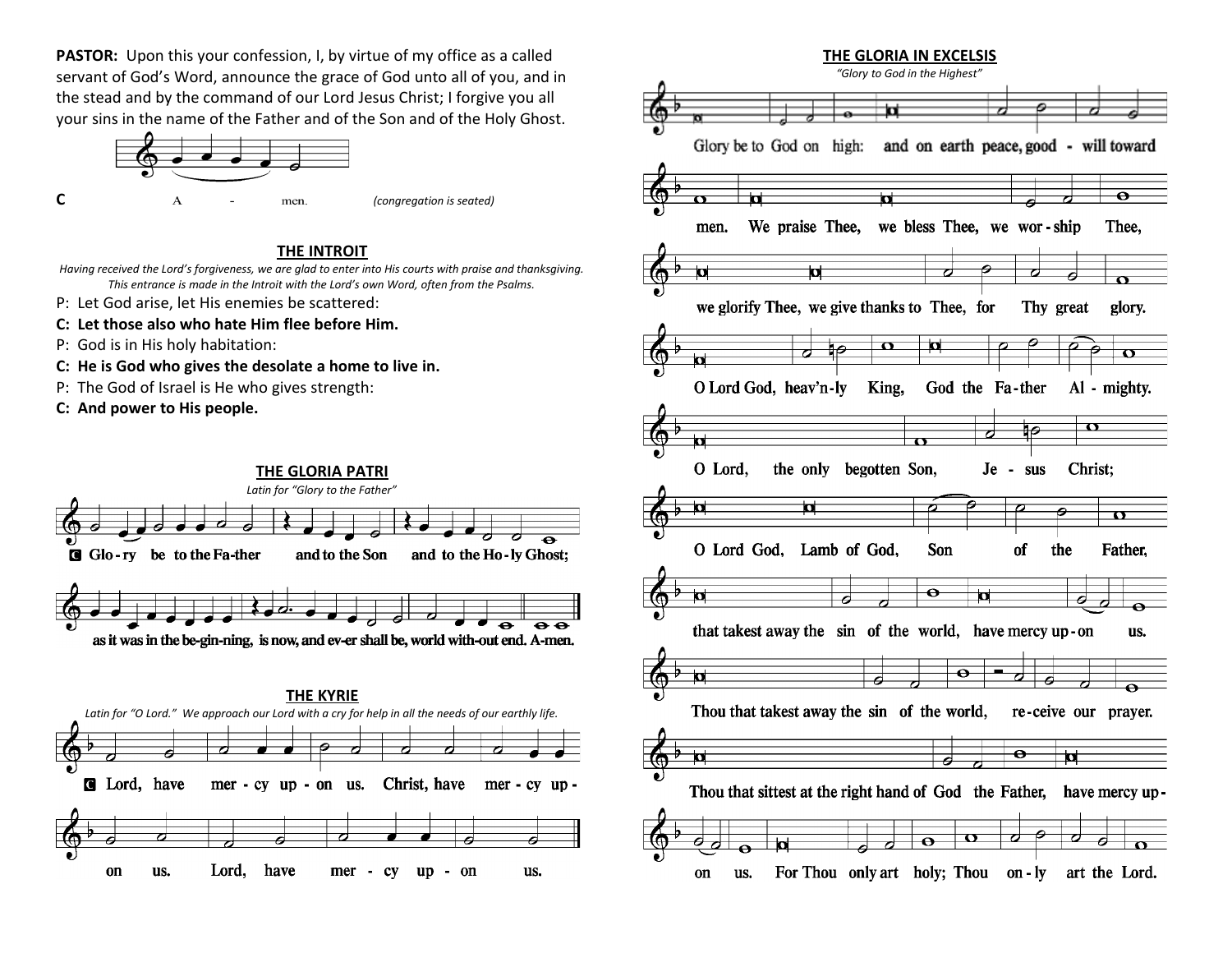

**THE SALUTATION** *(Greeting)* 





**PASTOR** Let us pray.



#### **THE BIBLE LESSONS**

*God speaks to us.*

#### **The Old Testament Reading:**

Genesis 15:1-6 After these things the word of the LORD came to Abram in a vision, saying, "Do not be afraid, Abram. I am your shield, your exceedingly great reward." 2 But Abram said, "Lord GOD, what will You give me, seeing I go childless, and the heir of my house is Eliezer of Damascus?" 3 Then Abram said, "Look, You have given me no offspring; indeed one born in my house is my heir!" 4 And behold, the word of the LORD came to him, saying, "This one shall not be your heir, but one who will come from your own body shall be your heir." 5 Then He brought him outside and said, "Look now toward heaven, and count the stars if you are able to number them." And He said to him, "So shall your descendants be." 6 And he believed in the LORD, and He accounted it to him for righteousness.

 **PASTOR** Here ends the Old Testament Reading. We continue with the responsive reading of:

#### **THE GRADUAL**

*The Gradual is a "Bridge of praise" that links the Old Testament with the New Testament.* 

- P: My heart trusts in God, and I am helped:
- **C: Therefore my heart truly rejoices, and with my song will I praise Him.**
- P: Unto You will I cry, O Lord, my Rock:
- **C: Be not silent to me; hear the voice of my supplications. Hallelujah! Hallelujah!**
- P: Lord, You have been our Dwelling Place:
- **C: In all generations. Hallelujah!**



**PASTOR** The Gospel Reading comes from Luke chapter 12 beginning there in the 32<sup>nd</sup> verse.



#### **The Gospel Reading**

Luke 12:32-40 "Do not fear, little flock, for it is your Father's good pleasure to give you the kingdom. 33 "Sell what you have and give alms; provide yourselves money bags which do not grow old, a treasure in the heavens that does not fail, where no thief approaches nor moth destroys. 34 "For where your treasure is, there your heart will be also. 35 "Let your waist be girded and your lamps burning; 36 "and you yourselves be like men who wait for their master, when he will return from the wedding, that when he comes and knocks they may open to him immediately. 37 "Blessed are those servants whom the master, when he comes, will find watching. Assuredly, I say to you that he will gird himself and have them sit down to eat, and will come and serve them. 38 "And if he should come in the second watch, or come in the third watch, and find them so, blessed are those servants. 39 "But know this, that if the master of the house had known what hour the thief would come, he would have watched and not allowed his house to be broken into. 40 "Therefore you also be ready, for the Son of Man is coming at an hour you do not expect."

**PASTOR:** Here ends the Gospel Reading.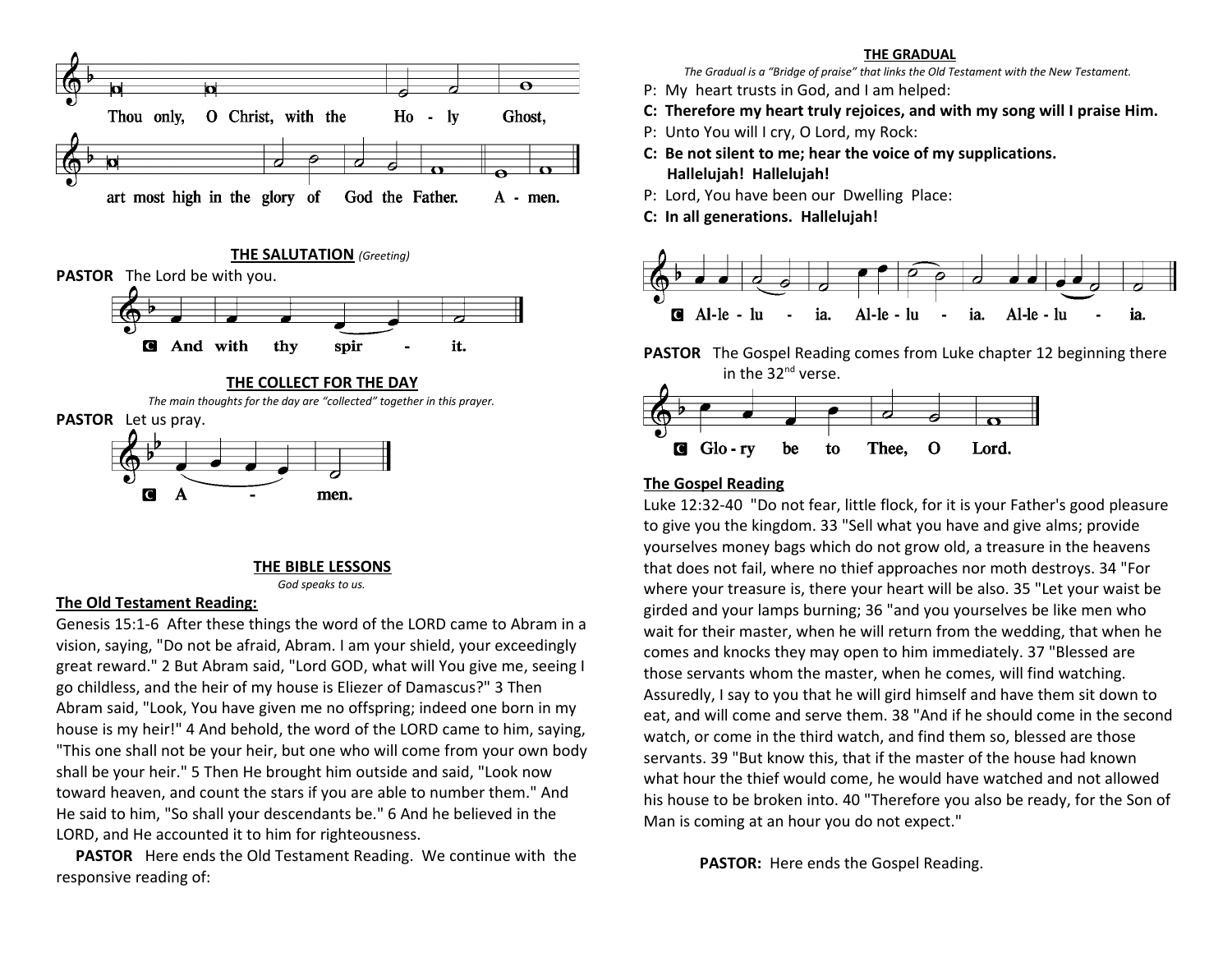P: Blessed are they who hear the Word of God and keep it.



#### **THE NICENE CREED**

*We boldly confess what we believe.* **(Hymnal, page 22)** I believe in one God, the Father Almighty, Maker of heaven and earth and of all things visible and invisible.

 And in one Lord Jesus Christ, the only-begotten Son of God, begotten of His Father before all worlds, God of God, Light of Light, Very God of Very God, Begotten not made, Being of one substance with the Father, By whom all things were made; Who for us men and for our salvation came down from heaven And was incarnate by the Holy Ghost of the Virgin Mary And was made man; And was crucified also for us under Pontius Pilate. He suffered and was buried; And the third day He rose again according to the Scriptures; And ascended into heaven, And sitteth on the right hand of the Father; And He shall come again with glory to judge both the quick and the dead; Whose kingdom shall have no end.

 And I believe in the Holy Ghost, The Lord and Giver of Life, Who proceedeth from the Father and the Son, Who with the Father and the Son together is worshiped and glorified, Who spake by the Prophets. And I believe one holy Christian and Apostolic Church. I acknowledge one Baptism for the remission of sins, And I look for the resurrection of the dead, And the life of the world to come. Amen.

**BAPTISM AT ST. JOHN'S** Taylor Rae Wilson, daughter of Ben and Suzie Wilson, today receives the gifts of the Holy Spirit that are graciously given in the Sacrament of Holy Baptism – the forgiveness of sins, life, and salvation!

#### **THE SERMON**

Hebrews 11:1-3, 8-16 Now faith is the substance of things hoped for, the evidence of things not seen. 2 For by it the elders obtained a good testimony. 3 By faith we understand that the worlds were framed by the word of God, so that the things which are seen were not made of things which are visible. 8 By faith Abraham obeyed when he was called to go out to the place which he would receive as an inheritance. And he went out, not knowing where he was going. 9 By faith he dwelt in the land of promise as in a foreign country, dwelling in tents with Isaac and Jacob, the heirs with him of the same promise; 10 for he waited for the city which has foundations, whose builder and maker is God. 11 By faith Sarah herself also received strength to conceive seed, and she bore a child when she was past the age, because she judged Him faithful who had promised. 12 Therefore from one man, and him as good as dead, were born as many as the stars of the sky in multitude; innumerable as the sand which is by the seashore. 13 These all died in faith, not having received the promises, but having seen them afar off were assured of them, embraced them and confessed that they were strangers and pilgrims on the earth. 14 For those who say such things declare plainly that they seek a homeland. 15 And truly if they had called to mind that country from which they had come out, they would have had opportunity to return. 16 But now they desire a better, that is, a heavenly country. Therefore God is not ashamed to be called their God, for He has prepared a city for them.

> Theme: "GOD'S GIFT OF FAITH" I. Definition of faith (1) II. Examples of faith (2-3) III. Results of faith (8-16)

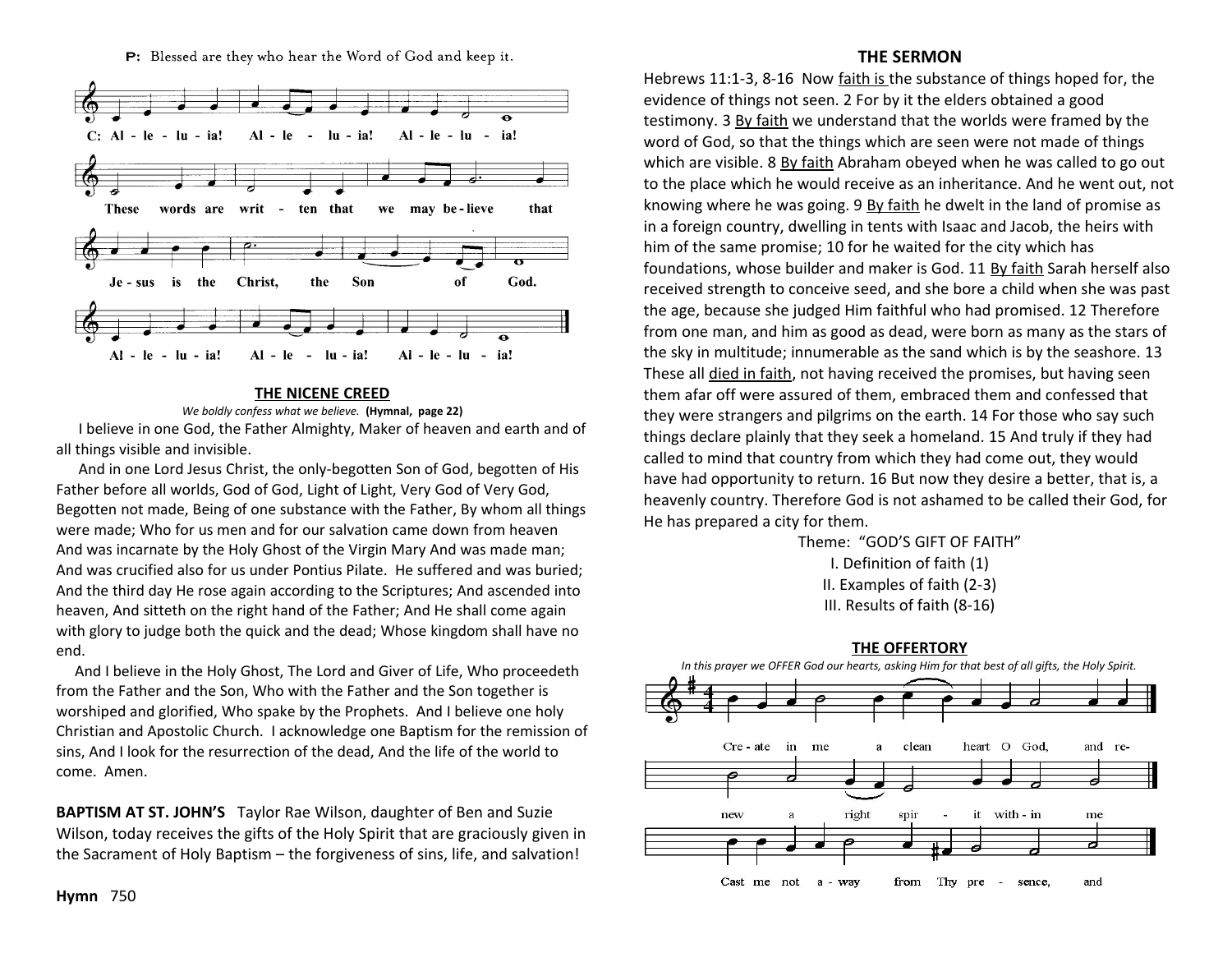

**THE OFFERING OF THANKFUL HEARTS**

*In tangible evidence of our gratitude, we offer the Lord the gift of our money, remembering that He has first given to us that we might have to give to Him. While the ushers present our offerings at the Lord's Altar, we stand and sing the offering hymn 441:1-2: We give Thee but Thine own, Whate'er the gift may be; All that we have is Thine alone, A trust, O Lord, from Thee. May we Thy bounties thus As stewards true receive And gladly, as Thou blessest us, To Thee our first-fruits give!*

**PRAYERS -** (Pastor)

**Congregation sings Hymn 304**

#### **The Communion Liturgy**

#### **THE PREFACE/ PROPER PREFACE**

*Now we approach the second high point of the liturgy, the Sacrament, in which the Lord comes to bless us with His very body and blood. We move toward the Sacrament with prayers of thanksgiving and songs of adoration.* **Please stand.**



**P** Let us give thanks un - to the Lord, our God.



**PASTOR:** It is truly meet, right, and spiritually beneficial that we should at all times and in all places give thanks unto You, O Lord, holy Father, almighty, everlasting God. Therefore with angels and archangels and with all the company of heaven we laud and magnify Your glorious name, evermore praising You and saying:

#### **THE SANCTUS**



#### **THE LORD'S PRAYER**

**PASTOR:** Our Father, Who art in Heaven, hallowed be Thy name, Thy Kingdom come, Thy will be done on earth as it is in heaven. Give us this day our daily bread, and forgive us our trespasses as we forgive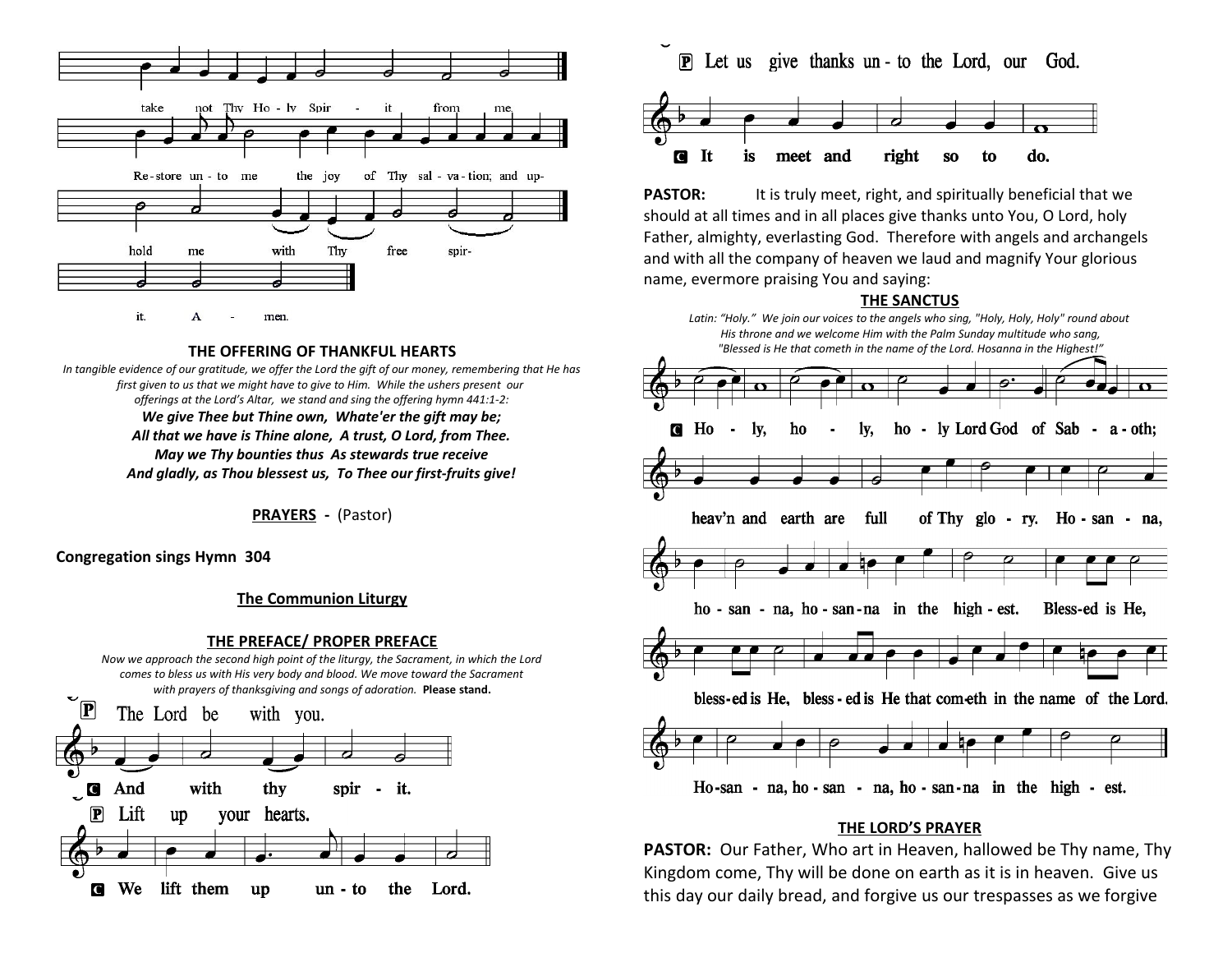those who trespass against us. And lead us not into temptation, but deliver us from evil;



#### **THE WORDS OF INSTITUTION**

(*The words spoken by Jesus the night He instituted the Lord's Supper by which our Lord assured to His Church the real presence of His sacramental body and blood for all time* 

**PASTOR:** Our Lord Jesus Christ, the same night in which He was betrayed, took bread; and when He had given thanks, He broke it and gave it to His disciples, saying, "Take eat; this is My body, which is given for you. Do this in remembrance of Me."

 In the same way He took the cup, after supper, gave thanks, and gave it to them, saying, "Drink of it, all of you. This cup is the New Testament in My blood, which is shed for you for the forgiveness of sins. Do this, whenever you drink it, in remembrance of Me."

The peace of the Lord be with you always.







#### **COMMUNION TODAY IS FOR MEMBERS ONLY PLEASE**

Why doesn't our church just pass the Sacrament out in the pews, as some churches do? Because we understand Communion very differently than others. From God's Word, we understand the Lord's Supper can be spiritually harmful as well as beneficial. (I Corinthians 11:17-29). Out of love for God's Word, (and for you, our visitors!) we do not give it out unless we know that it will work for your good and therefore for the good of the Church. In fact, we do not even commune our own children until they have been properly instructed! For this reason, we trust that those of our visitors who wish to commune with us will prepare with the pastor first. Pastor Naumann would be happy to discuss this with you at your convenience!

#### **The Distribution of the Sacrament** *(congregation is seated)*

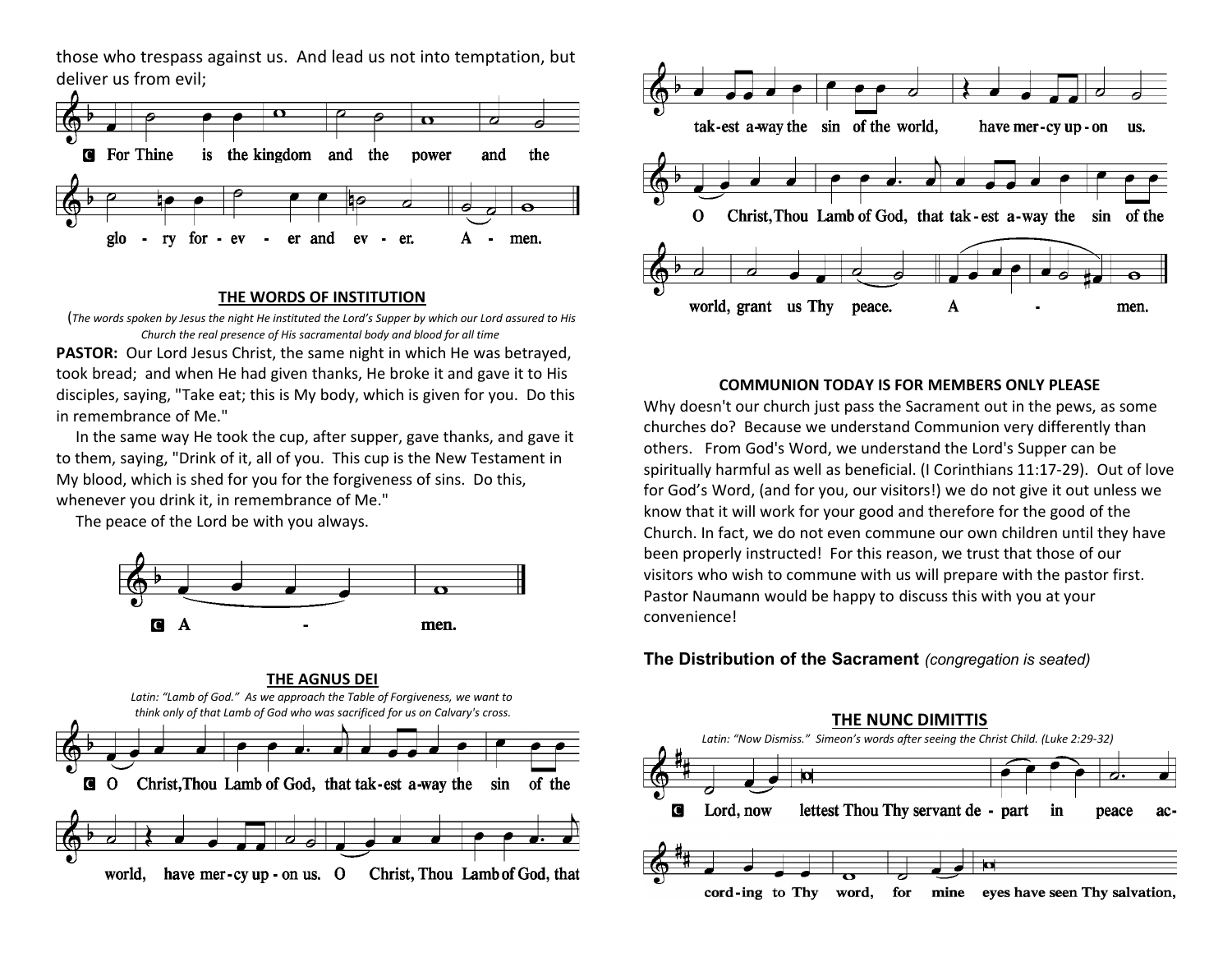#### **THE BENEDICTION**

*The blessing given by God for His people (Numbers 6:24-26)*

#### **PASTOR:**

The Lord bless you and keep you.

 The Lord make His face shine upon you and be gracious unto you. The Lord lift up His countenance upon you and give you peace.



**Closing Hymn 48**

*\*\*\* Silent Prayer \*\*\**





**PASTOR:** We give thanks to You, almighty God, that You have refreshed us through this salutary gift, and we beseech You that of Your mercy You would strengthen us through the same in faith toward You and fervent love toward one another; through Jesus Christ, Your Son, our Lord, who lives and reigns with You and the Holy Spirit, one God, forever and ever.

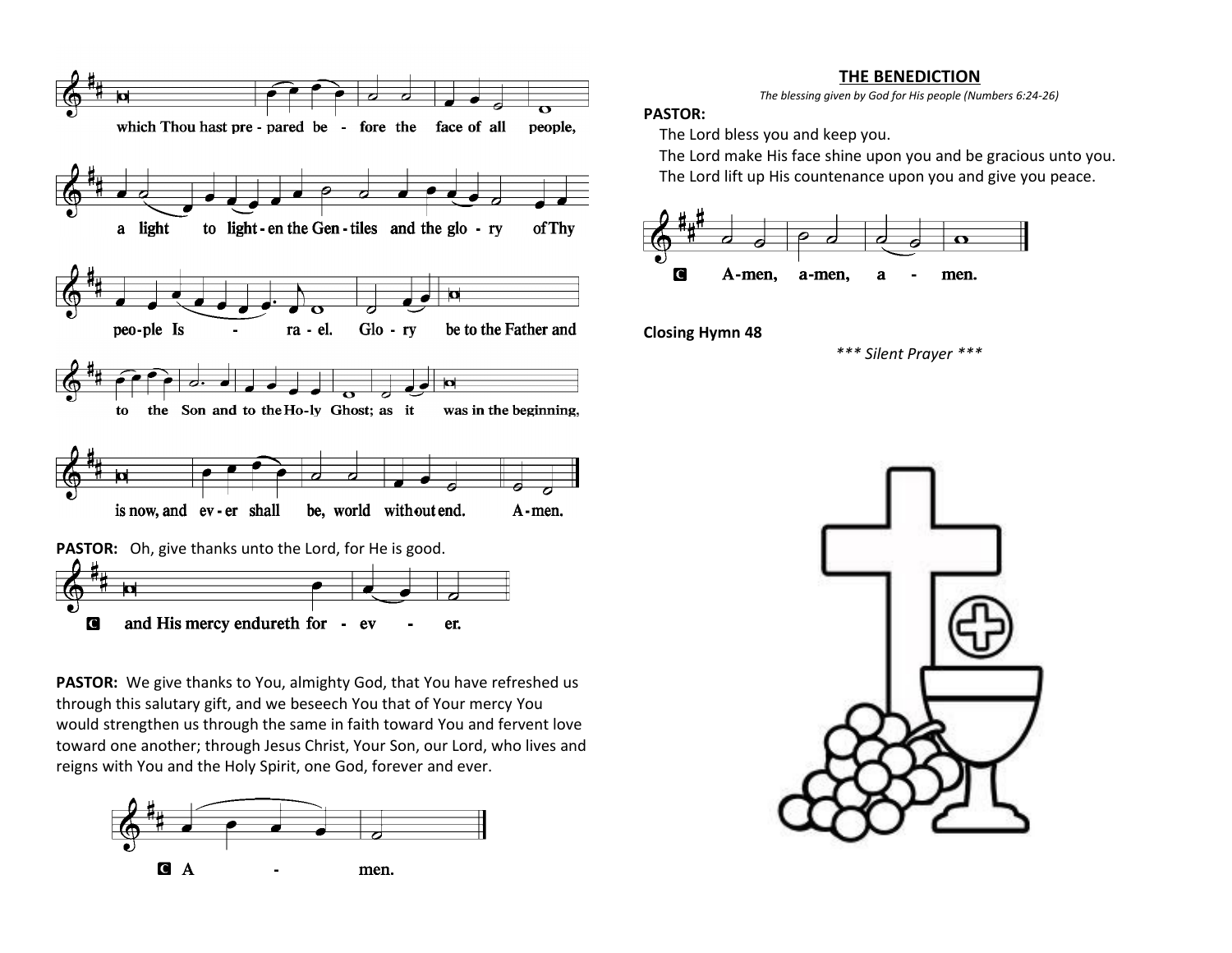# **A n n o u n c e m e n t s**

*"If the LORD wills, we will do this or that." James 4:15*

**Welcome to all!** If you are a visitor, we appreciate your joining our worship family this morning, and we invite you to sign our guest book. If you would like to hear more about our church, please contact the pastor with the information listed on the front of this bulletin.

**WELCOME!** To Vicar Ben Libby, who arrived last evening and will be serving our congregations for the next four weeks. Today the Vicar is conducting the liturgy, as well as the baptism of Taylor Wilson. In the weeks to come he will be getting hands-on training in pastoral duties. He is staying at the pastor's house. The Vicar is open to invitiations for meals and/or home devotions. May the LORD bless his stay and work among us!

**CONGRATULATIONS AND GOD'S BLESSINGS** to Taylor Wilson who by the Sacrament of Holy Baptism this morning recieves the gift saving faith and the forgiveness of sins from our loving Triune God – Father, Son, Holy Spirit. **Titus 3:5-7 According to His mercy He saved us, through the washing of regeneration and renewing of the Holy Spirit, whom He poured out on us abundantly through Jesus Christ our Savior, that having been justified by His grace we should become heirs according to the hope of eternal life.** 

**IN OUR PRAYERS** We continue to pray for all those who have been and are being affected by the wild fires in our area. We are thankful to the LORD for delivering Mark and Andy Busse and their home. By faith we cling to the certainty that God will work these devasting events for the good of His children. **Romans 8:28 "And we know that all things work together for good to those who love God, to those who are the called according to His purpose."** Martin Luther: "Faith does not insist on knowing the reason for God's actions, but it still regards God as the greatest goodness and mercy. Faith holds to that against and beyond all reason, sense, and experience, when everything apprears to be wrath and injustice" (AE 43:52) Those who by faith leave everything in God's hand will by faith see God's hand in everything

**VALLEY BIBLE ACADEMY** Tomorrow evening from 6-8pm is our Back-to-School registration night. The first day of school is Tuesday, August 25<sup>th</sup>.

Everyone is invited to the opening service at 8:30 am. Volunteers are needed at our school. In your mailboxes at St. John's is a form to fill out and return to Mrs. Naumann if you are able to help.

#### **ST. JOHN'S TUESDAY BIBLE STUDY** 10am. Please join us!

**VICAR FUND** This fund was established at our quarterly meetings to assist our Vicar Ben Libby. We'd like to cover his travel expenses, and also help soften the loss of his regular employment while he is interning with us. Ben has a wife, Krissy, and they live in an apartment in Eau Claire, WI. Ben will graduate from Seminary next May.

**Christian Women's Seminar -** September 25-27, 2015 in Savannah, Georgia. Cost: \$150 - \$350. Contacts: Amy Osborne - 651-329-3662 [newyorker13@hotmail.com](mailto:newyorker13@hotmail.com) or Pastor Mayhew [ndmayhew@juno.com](mailto:ndmayhew@juno.com)

**From CLC Mission Board Chairman Todd Ohlmann:** The Board of Missions will meet by conference call on Thursday evening, August 27 to issue a divine call for a full-time resident missionary to India. Since the primary role of our foreign missionaries is to assist in the training of pastors, qualified individuals should be seminary trained. The Board of Missions is asking the members of the CLC for nominations. You may send the name(s) along with any pertinent information to Pastor Ohlmann at: [tohlmann@swbell.net](mailto:tohlmann@swbell.net) or 1183 Big Bend Rd, Manchester, MO 63021. The deadline for nominations is Tuesday, August 25.

**CLC NEWS** <> Trinity Lutheran, Millston, WI has called the Rev. Richard Kanzenbach. pastor of Morning Star Lutheran, Fairchild WI, and Peace with God Lutheran, Onalaska WI, to be Pastor/Coordinator for scheduling pastors, professors and seminary students to conduct Sunday services and himself being responsible to fulfill other congregation needs. <> Leah Ude has the call to Redeemer Lutheran, Cheyenne WY, to serve as pre-school teacher.

# **WEEKLY MEMORY VERSE**

"Now faith is the substance of things hoped for, the evidence of things not seen." *Hebrews 11:1*